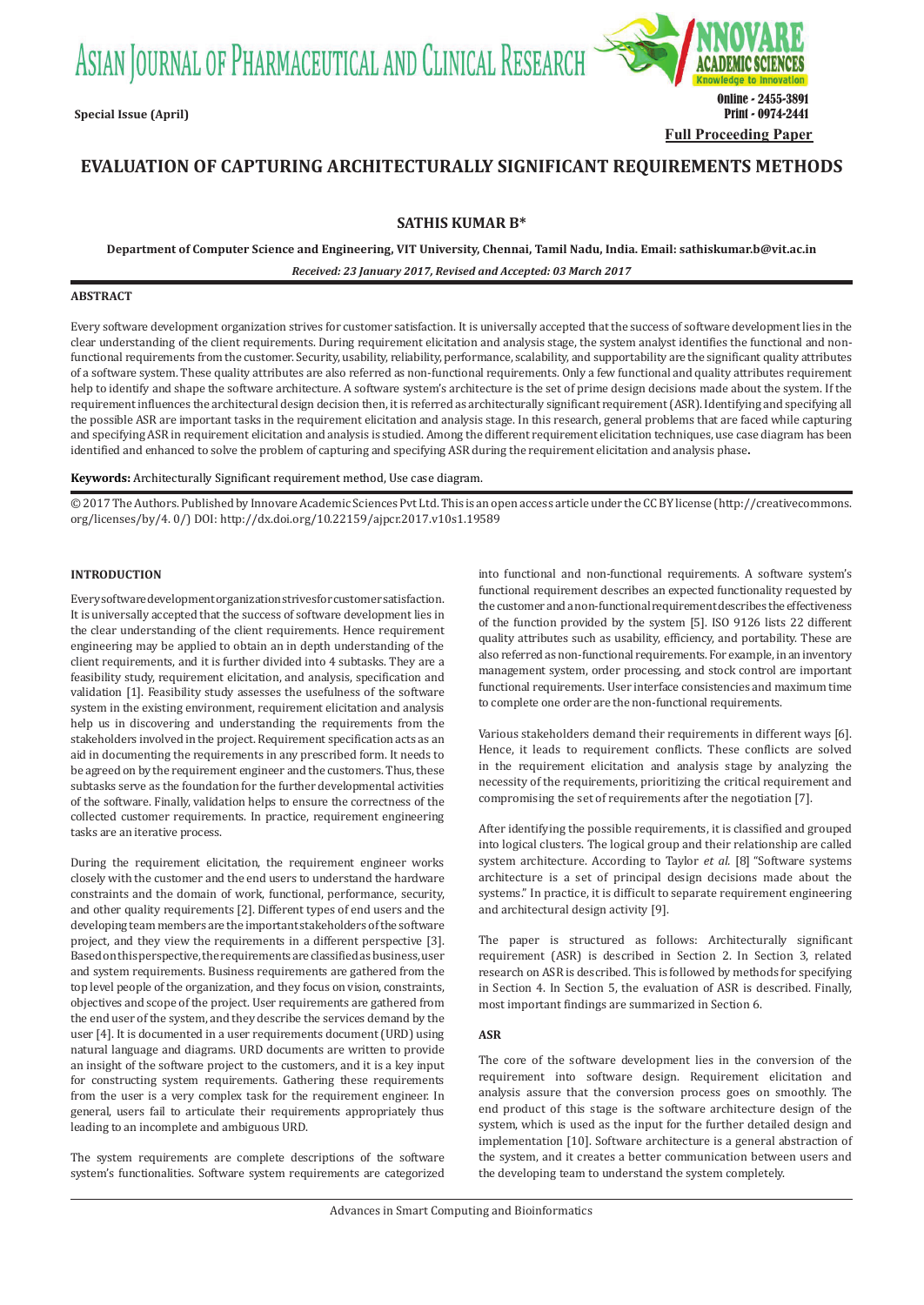The software architect takes the design decisions of the software architecture using the key requirements. The key requirements are also termed as ASR. The ASR plays a key role in the architectural design decision. Identifying and specifying all the possible ASRs in the requirement elicitation stage is essential [11]. ASR consists of high-level functional requirements, quality attribute requirements (QAR), technical and business constraints. According to Lattanze [12] "while functional requirements describe what the system must do, QAR describe how the system must do it." A technical constraint instructs the preference of the particular hardware, software, standards, operating systems and other constraints. Business constraints do not force a particular approach or solution but may imply to apply a particular approach or a solution. For example, "in order to reduce the software development cost of y, component x should be reused." These constraints are fixed before beginning the process of architect design and are documented using natural language in all the requirement elicitation methods.

The software architect takes the design decisions of the software architecture using the key requirements. The key requirements are also termed as ASR. The ASR plays a key role in the architectural design decision. Identifying and specifying all the possible ASRs in the requirement elicitation stage is essential [11].

The key requirements are the deciding factors for the architecture of the system. The key factors are termed as architectural drivers [13]. According to Dominick *et al.* (2002), some of the requirements are important to shape the architectures, and these requirements are termed as ASR. Both the architectural drivers and ASR terms are used for the same purpose. In this research, ASR term is used to specify the key requirements.

Only a few high-level functional requirements, all the QARs, technical and business constraints are the ASR that influence the architecture design decision [12]. High-level functional requirements specify a general description of functionality. For example, for an online shopping portal the high-level functional requirements are:

- The system shall provide placing the order
- The system shall support to track the order within 45 seconds
- The system shall support to standard payment methods and protocols
- The system shall support advertisement
- The system shall support any browser.

These high-level functionality requirements are described using traditional "shall" statements [14]. There are many ambiguities in these requirements. Some of functional, quality attributes requirements and constraints are specified individually or mixed.

ISO 9126 lists 22 different quality attributes such as usability, efficiency, and portability. According to Lattanze [12] "while functional requirements describe what the system must do, QARs describe how the system must do it." In general, QAR and functional requirements are always combined. It is difficult to specify the QAR alone. For example, "shall have high performance." Specifying this performance requirement statement without functional requirement is meaningless.

Technical constraint describes the preference of the particular hardware, software, standards and operating systems, etc. Business constraints do not force a particular approach or solution but imply to apply a particular approach or solution. For example, "in order to reduce the software development cost 'x' component 'y' should be reused." In the beginning of the project, technical and business constraints are fixed. The influence of the quality attributes and functional requirements are identified at the time of architectural design. Quality attributes are the highly influencing factor of the architecture compared to functional requirements. The following section describes various methods for capturing ASR.

### **RELATED RESEARCH ON ASR**

Dominick *et al*. introduced the term ASR. The key requirements are the deciding factors for the architecture of the system and are termed as ASR. High level functional and QARs are important ASR.

Chen *et al*. [15] conducted an empirical study to characterize ASR. ASR is difficult to define and express. It tends to be articulated vaguely, neglected initially and hidden within other requirements.

Alistair [16] conducted a survey on requirement elicitation techniques. The results of the survey show that interviews, observations, workshops, protocols, scenarios, and prototypes produce natural language ambiguity.

Lange *et al*. [17] addressed the problems with unified modeling language (UML) descriptions based on his survey with the software architect. The survey results show that design choice information are scattered over multiple views, incomplete architecture views, and inconsistency in software architecture models.

Zhu and Gorton [18] proposed UML profiles for specifying nonfunctional requirements in a design model. This method is applicable only in design stage and not suitable for the requirement elicitation and analysis.

Sindre and Opdahal [19] introduced a method for specifying security requirements based on use cases. Filled oval symbol is used for misuse case and filled stick men is used to specify misusers. Threaten and mitigate relationship are introduced to specify the relationship between use case and misuse cases. The mitigation flow describes steps to handle the vulnerabilities. It clearly shows that misuse case [20] diagram and its specification is purely a technical document which can only be handled by an architect and a security designer and not by the customers.

Lange *et al*. [17] proposed factor table to specify factors influencing the architecture. Factor table only focuses in specifying the generic quality attribute influence factors, and it does not hint any functional requirements.

Barbacci *et al*. [21] proposed the quality attribute scenario for describing quality attributes with respect to operational context. The drawback of the quality attribute scenario is that it is represented using natural language. Hence, chances for representing ambiguous requirement are high.

# **METHODS FOR SPECIFYING ASR**

The ASR plays a key role in architectural design decision. Determining and specifying all the ASR are a crucial task in the requirement elicitation and analysis stage [22]. ASR consists of high-level functional requirements, QARs, technical and business constraints. It is fixed before initiating the process of architectural design. These two details are documented using natural language in all the requirement elicitation methods.

The high-level functional requirements and QARs are recorded only in the requirement elicitation stage. Documenting these requirements properly will be helpful for the architect to take quick decision of the architectural design. Different requirement elicitation methods specify the architectural requirements in different ways. In this research, comparison of four approaches for the expression of ASR is done. They are ASR specification using natural language, use case analysis, quality attribute scenarios, and factor table method [23].

# **Natural language specification**

Natural language specification portrays the functional requirements elaborately. Architect requires only the high-level functional requirements and not a detail requirement. Reading elaborated functional requirements takes a longer time for the software architect to capture the architecturally significant functions. Since there is no guidance for writing the contents, some practitioner writes functional requirement in detail, and others write briefly. Poorly written requirements lead to ambiguous, inconsistent, and incomplete functional as well as QARs. Some of the quality requirements such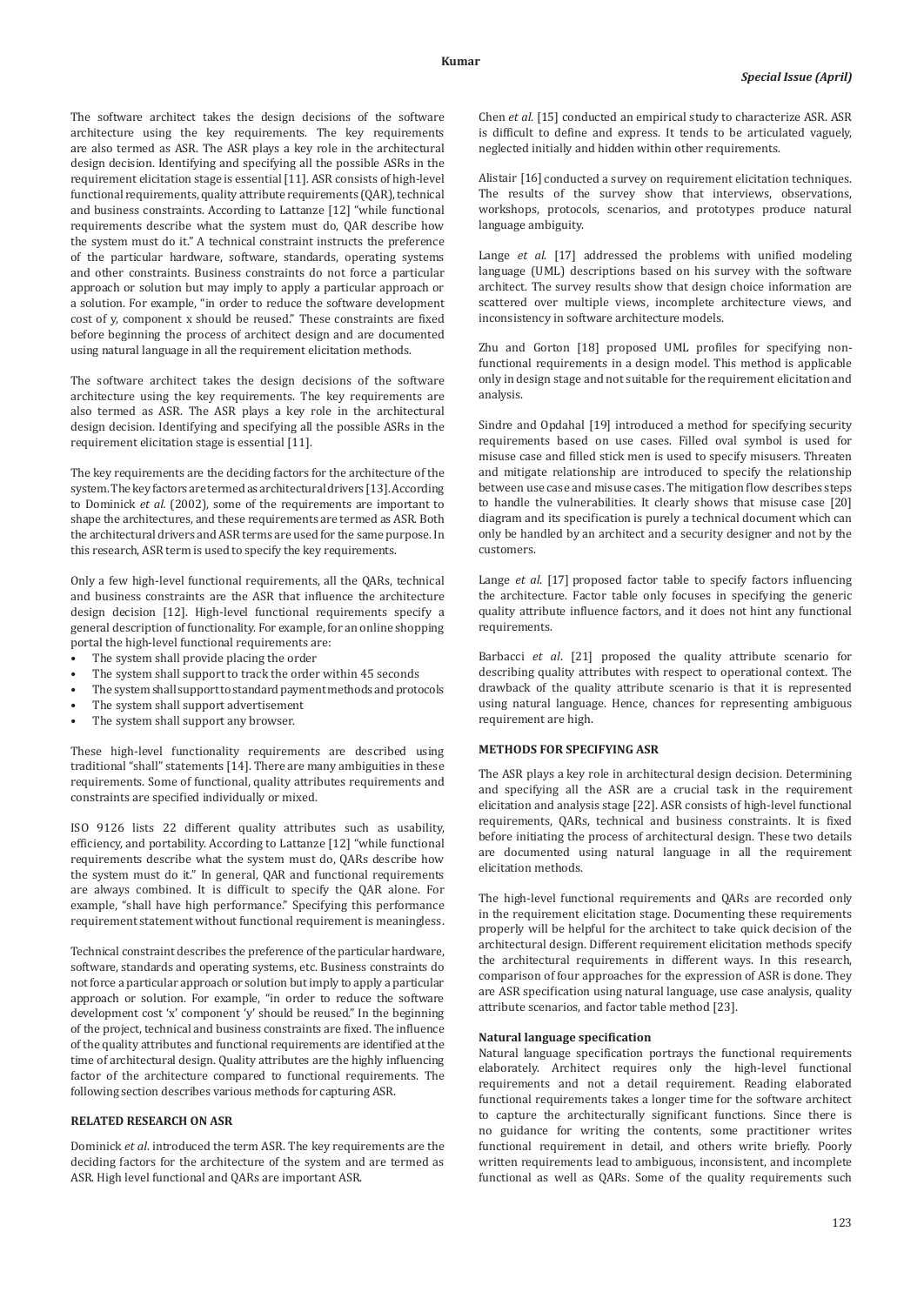as performance, safety, and security are specified separately. Other QARs are not identified explicitly which are embedded with functional requirements. Hence, capturing QARs is a difficult task for the architect. Hence, missing out the key QAR is possible, due to scattered functional and QARs.

### **Quality attribute scenario**

Only the high-level functional requirements are not enough to decide the architecture design. A QAR with respect to operational context is worthwhile in designing the architecture. The quality attribute scenario framework is an excellent method to express the quality attributes with respect to the operational context.

The quality attribute scenario is constructed using the set of framework elements. Stimulus element is useful to bring the conditions affecting the architecture. Source element specifies the sources of stimulus. An environmental condition illustrates the operational context. The architectural elements are directly or indirectly affected by the stimulus. System response element makes vivid of how the system responds to the stimuli. The response measure element depicts the measure of how the system responds to the stimuli.

Table 1 indicates the quality attribute scenario to "place order" performance requirement. As the "place order" event affects the architecture, it is a stimulus element. When the customer initiates the stimulus, he becomes the source of stimulus. Customer placing order during busy business hours is a relevant environmental condition. The external payment gateway is an external architectural element affected by the "place order" stimulus. Hence, a payment gateway is an architectural element. The successful completion of the "place order" is a system response. The payment completed within 45 seconds is a system measure.

This method is similar to natural language specification, but it uses the structured way of representing the QARs. Each quality attributes scenario focuses on any one of the quality attributes. Reading all the quality scenarios and creating a relationship between the quality attributes is a difficult task for a software architect.

#### **Factor table**

Lange *et al*. [17] introduced the factor table to analyze factors that influence the architecture design, which are classified as organizational, technological, and product factor. A factor table is constructed using 3 columns. The first column shows the influencing factors of the architecture. Some of the factors are flexible and changes can be made by the architect after the negotiation with the customer. However, few factors cannot be changed by the architect. These flexibility and changeability issues are indicated in the second column. The third column illustrates the impact of the factor or impact of the changed factor by architect.

## **Table 1: Quality attribute scenario for place order**

| Raw quality attribute  | Place order shall complete quickly  |
|------------------------|-------------------------------------|
| Stimulus               | Customer place the order            |
| Source (s)             | Customer                            |
| Relevant environmental | During peak business period         |
| condition              |                                     |
| Architectural elements | Payment gateway software            |
| System response        | Payment successfully completed      |
| System measure         | Payment completed within 45 seconds |
|                        |                                     |

Table 2 shows the online shopping portal system performance requirements specified using factor table. The factor table is an effective format to specify all influence factors. The factor table is more generic and it does not describe the factors which affect the functional requirements. Hence, it is tough for the architect to take quick design decisions.

#### **UML use case model**

UML use case model [4]is a composition of use case diagram, use case specification, and supplementary documents [24]. The use case model is a communication medium between stakeholders and developing team [25]. The usages of use case model artifacts for capturing the ASR are discussed briefly in the next section.

#### *Use case diagram*

The use case is the core of the UML because it is the driver for constructing UML diagrams. It is a collection of related scenarios to achieve a particular goal [26]. The actor may be a machine or human who invokes the system [27]. Use cases can be represented either as case diagram or in a textual form. The textual form is termed as use case specification.

Use case diagram shows a static view of the system functionality. It also depicts the use case and actor relationships. Application development standards, quality attributes of the system, legal and regulatory requirements and other requirements that do not fit naturally into the use cases are specified in the supplementary document [24].

Fig. 1 shows a simple order processing system use case diagram. The customer can place and track the orders. In this use case diagram, the customer is the actor. "Place order" and "track order" are use cases.

The <include> and <extend> are useful to create relationship between use cases. The <include> relationship is helps to remove the similar set of events repeatedly. The repeated flow of events is moved into a separate use case called addition use case, and the primary use case is called base use case. If base use case includes an addition use case, then it should invoke the additional use case at least once before it finishes the steps. Fig. 2 shows the flow of <include> relationship.

In an order processing system, whenever the customer places an order, the system first validates the customer credentials. Similarly, whenever the customer tries to track the order, the system validates the customer



**Fig. 1: Order processing system UCD**

#### **Table 2: Factor table for performance factor of the product**

| <b>Product factor performance</b>  | <b>Flexibility and changeability</b>       | Impact                                                   |  |
|------------------------------------|--------------------------------------------|----------------------------------------------------------|--|
| More users accessing online portal | Customers demand more and more performance | There is a tightness between performance and flexibility |  |
| at the same time                   |                                            | throughout the system                                    |  |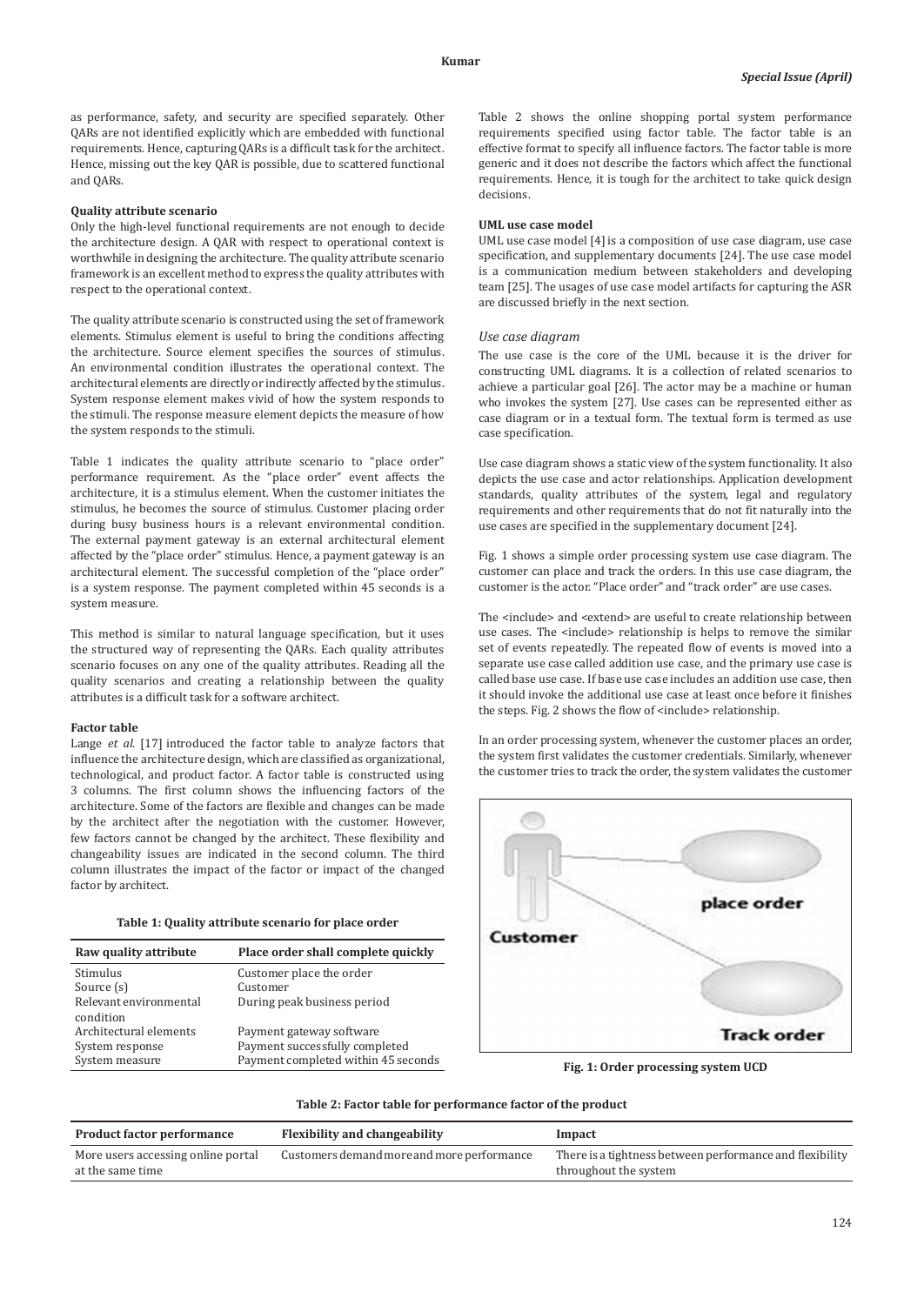

**Fig 2: Control flow of <include> relationship**



**Fig. 3: <include> relationship in order processing UCD**

credentials. Here, the customer credentials validation flow of events is similar for both use cases. The same flow of events are moved into a new use case called validate use case which avoids the duplication of same flow of events. Fig. 3 shows using the <include> relationship, the "place order" and "track order" use case can include the "validate customer" use case. Whenever the customer uses the "place order" and "track order" use cases, the "validate customer" use case is called compulsorily.

An <extend> relationship is useful to denote optional and exceptional events. The exceptional or optional behavior flows of events are created as a separate use case called extending use case. Whenever the base use case reaches the exception flow or optional flow condition, then the extending use case will be invoked. Fig. 4 describes the flow of <extend> relationship.

Fig. 5 depicts the usage of <extend> relationship. In the order processing system, usually the customer orders are processed sequentially, but in some exceptional cases, the orders are processed immediately. Whenever the place order use case reaches the rush order exception condition, then it will invoke the place rush order use case, otherwise, it will complete its own flow of events.

The complete flow of use case can be depicted using the <extend> and <include> relationship in the use case diagram. Most of the practitioners failed to use these relationship properly because of the similar definition of <include> and <extend> (Martin, 2000). The direction indicated in the<extend> relationship also misleads a common practitioner.

The UML use case diagram depicts only the functional requirements, and it does not hint on any. Few QARs are embedded with the functional description specified in use case specification. The next section describes the usage of use case specification.

# *Use case specification*

A use case diagram depicts a high-level functional requirement. Each use case specified in the use case diagram is expressed in detail using a predefined structure. The use case specification template contains precondition, post condition, basic, alternative, and sub flow sections.



**Fig. 4: Control flow of <extend> relationship**



**Fig. 5: Usage of <extend> relationship in order processing UCD**

The basic flow section portrays the regular order of steps needed to complete the purpose of the use case. The alternative flow section brings out the occurrence of other than the regular sequence of events. Optional flows indicate the optional sequence of steps. An alternative set of steps and exceptional set of steps of the use case are described in this section. The essential conditions to be satisfied before initiating the use case are outlined in the pre-condition section. The post condition outlines the conditions to be satisfied at the time of completion of the use case, irrespective of the type of termination. The complex flows of events are divided into small flow of events called sub-flows. The subflow can be used to specify the repeated set of events, and this is similar to a subroutine in a programming language.

The textual form of place order use is shown in Table 3. In an online order processing system, create, delete, modify, and confirm orders are sub-flows of "place order use case." When customer selects the product which does not have a delivery to the customer location, it is an alternative flow. The chosen product cost less than the cash on delivery option; it is an alternative flow. In both alternative flows, the customer has to go back to create order option again to complete the place orders. The usage of natural language in use case specification leads to incomplete and ambiguous requirement. Capturing and tracking the requirements in use case specification is difficult. QARs are often used while describing other requirements.

#### *Supplementary documents*

A supplementary document elucidates the QARs which are important ASR of the system. For example, the place order option should be completed within 45 seconds is a performance requirement. It also specifies the technical and business constraints which are also ASR.

There is no prescribed template for supplementary documents. Hence, some practitioner describes in detail and others describe it shortly. Most of the ASRs are documented vaguely. For example, high performance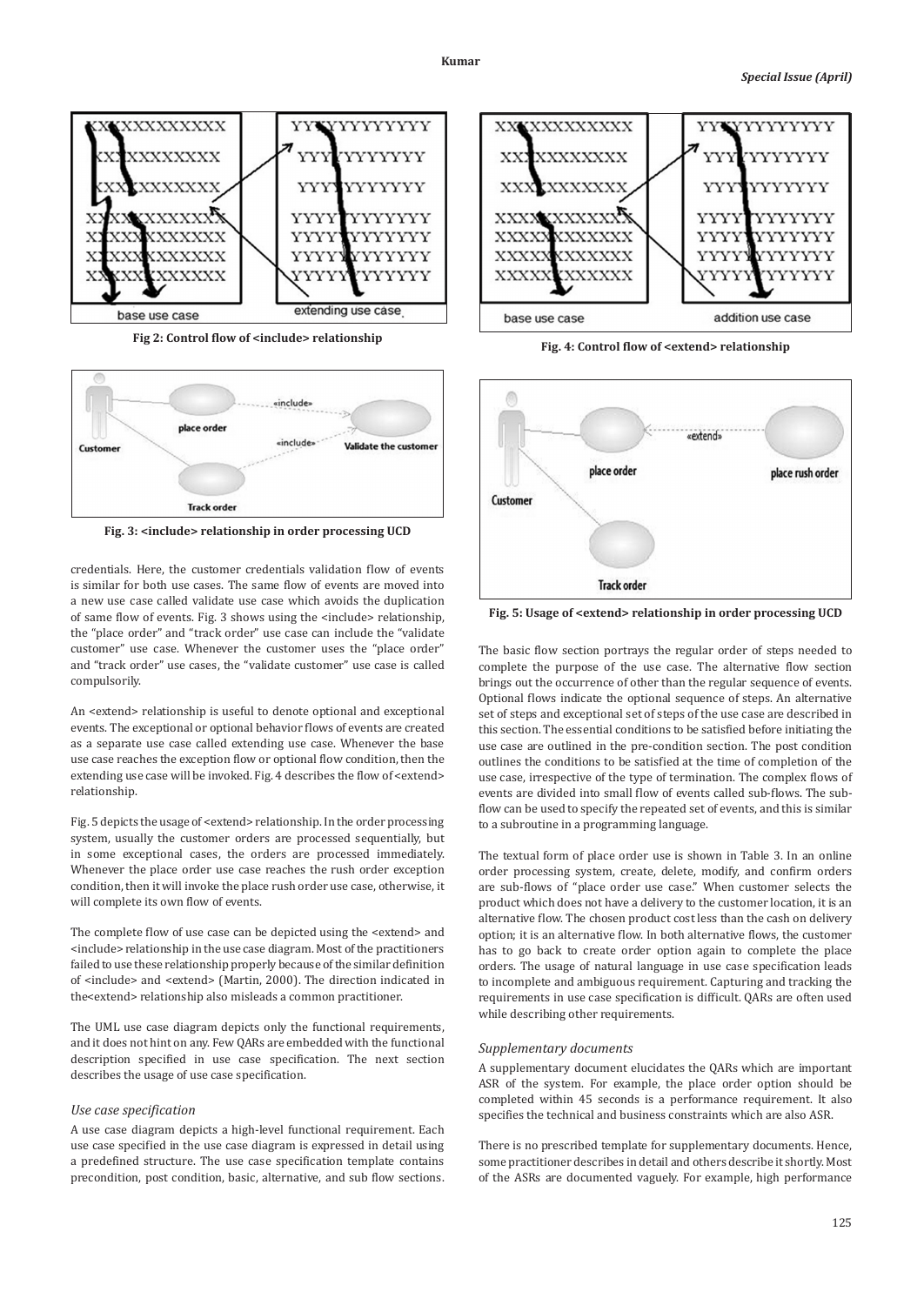## **Table 3: Place order use case textual representations**

# **Place order**

Brief description

The use case explains how a customer places an order into the system

Flow of events

Basic flow

This use case begins when the customer desires to create, delete, modify and confirm the order

- 1. The system requests the customer to specify the function which he/she would like to perform
- 2. Once the customer selects the option, based on customer selection the respective sub flow is called
	- If the customer chooses "create order" option then the create order sub flow is called
	- If the customer chooses "delete order" option then the delete order sub flow is called
	- If the customer chooses "modify order" option then the modify order sub flow is called

If the customer chooses "confirm order" option then the confirm order sub flow is called

Create order

- 1. The system requests the customer to fill the product, quantity, payment mode and delivery address information
- 2. After entering the details, the system creates order id and these information are stored in the system

3. The system displays the stored order information with the corresponding order number

Delete order

1. The system displays the placed order list and requests the customer to choose the order number to be deleted

- 2. The customer chooses the order number to be deleted
- 3. The system displays a confirmation message to delete the order

4. If the customer confirms to delete the order then the system removes the order from the system Modify order

1. The system displays the placed order list and requests to choose the order number to modify

2. The customer chooses the order number

3. The system displays the order information for modification

4. The customer modifies the order and select finish

5. The system displays a confirmation message to update the order

6. The customer confirms the modification

7. The system updates the order in the system

Confirm order

- 1. The system displays the ordered list and requests to choose the order number to confirm
- 2. The customer chooses the order number
- 3. The system displays the order information to confirm the order
- 4. The customer confirms the order
- 5. The system displays the payment options to choose
- 6. The customer chooses a payment option
- 7. The system displays the payment details
- 8. Once the customer fills the requested information, the system generates the bill and finally system confirms the order
- 9. The system generates the bill details to the customer

Alternative flows

Cash on delivery is not possible

If, in the confirm order sub flow, the customer chooses the cash on delivery option and if the order amount is <500 the system displays "no cash on delivery for <500" message and initiates the "pay now" option

No delivery location

If the customer selects a delivery location to deliver the product which does not have delivery option in create order sub flow, then the system displays that delivery is not possible

Pre-conditions

The login use case must be successfully completed

Post-conditions

If the use case is successful, the updated order information is stored. If not the same order information is maintained

and 100% uptime are vague ASRs. Highly available, fault tolerant are important QARs often used while describing other requirements. This type of embedding style will affect capturing ASR.

The term supplementary gives an impact to the practitioners that it is an additional and optional document [24]. Hence, many of them give less attention to read this document. Ignoring or missing the QAR leads to project failure. This inattention and ambiguous ASR specifications mislead the architect while designing the architecture.

#### **EVALUATION OF ASR SPECIFICATION METHODS**

The influence of the high-level functional requirements and QARs are identified in the requirement elicitation stage. Documenting these requirements properly enable the architect to take a quick decision on the architectural design. Different requirement elicitation methods specify that the ASR's are represented in different ways. In this thesis, we evaluate four approaches for the expression of ASR. They are ASR specification using natural language, use case analysis, quality attribute scenarios, and factor table method. To evaluate and compare the various architecturally significant specification methods, different criteria are used. The criteria are, effectively capturing the high level functional and QARs, better negotiability and to support quick architect design decision by the architect.

Table 4 describes architecturally significant specification methods and evaluation criteria. Natural language specification is a freeform method and it presents the functional requirements in detail. Extracting high-level functional requirement is a hard task for the architect. Some of the quality requirements such as performance,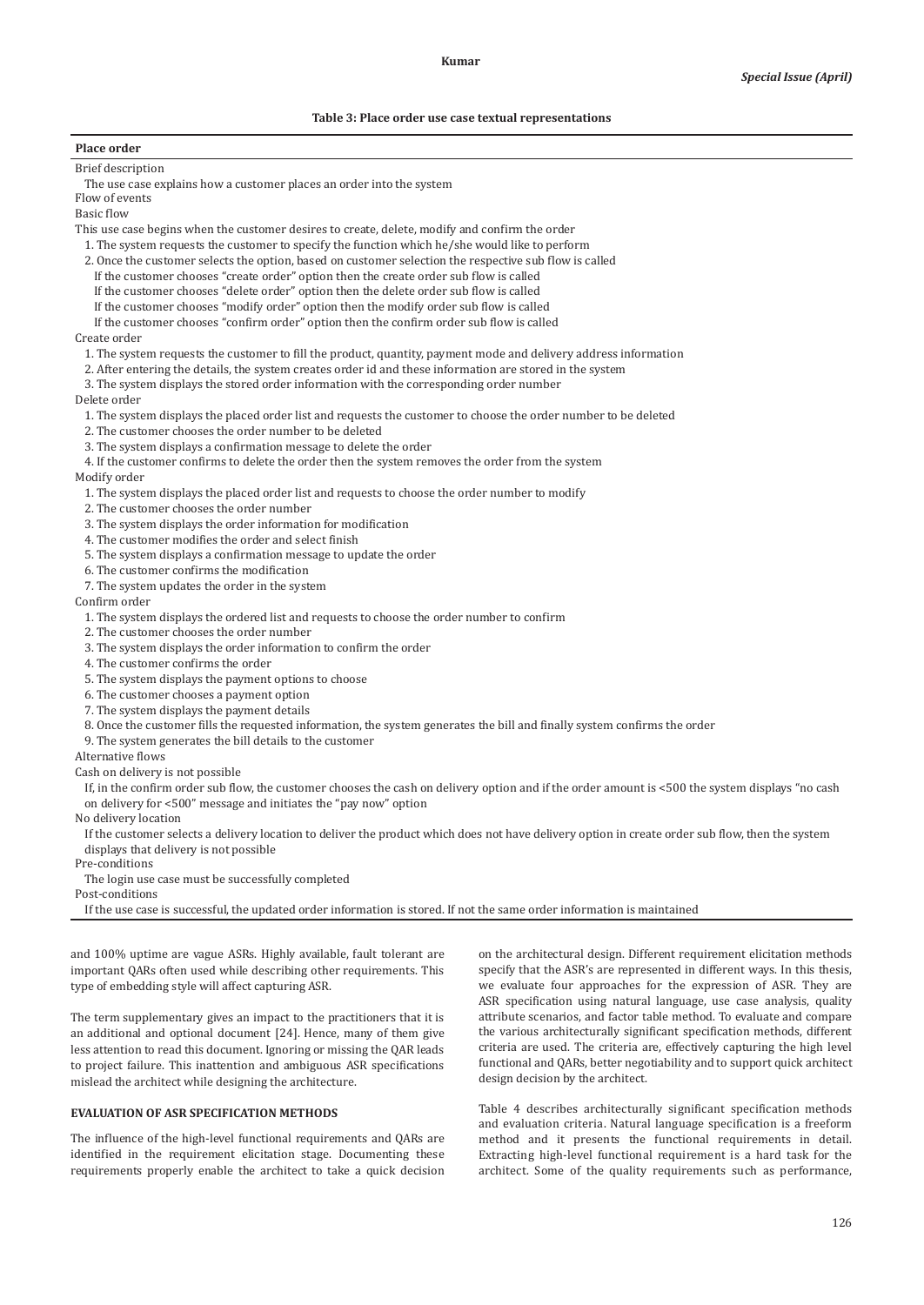| Criteria                                              | Natural language                                                                                                                  | <b>Factor table</b>                                                                                         | <b>Quality attribute scenario</b>                                                                         | Use case model                                                                   |
|-------------------------------------------------------|-----------------------------------------------------------------------------------------------------------------------------------|-------------------------------------------------------------------------------------------------------------|-----------------------------------------------------------------------------------------------------------|----------------------------------------------------------------------------------|
| Easy to capture high level<br>functional requirements | Difficult to capture from the<br>detailed system requirement<br>document                                                          | Functional requirements<br>not specified                                                                    | Difficult to capture<br>functional requirements<br>other than quality<br>attributes involved<br>functions | Use case diagram<br>depicts functional<br>requirement visually<br>and completely |
| Easy to capture quality<br>attribute requirements     | Performance, security and safety<br>are identified explicitly others<br>are difficult to identify from the<br>system requirements | Capture generic quality<br>attribute requirements<br>and not specific to related<br>functional requirements | Capture all quality attribute<br>requirements                                                             | Difficult to capture<br>from various<br>documents                                |
| Negotiability                                         | Difficult.                                                                                                                        | Difficult                                                                                                   | Easy for quality attribute<br>requirements                                                                | Easy for functional<br>requirements                                              |
| Quick architect design<br>decision                    | Difficult                                                                                                                         | Difficult                                                                                                   | Difficult                                                                                                 | Difficult                                                                        |

**Table 4: Architecturally significant requirement specification methods and evaluation criteria**

safety, and security are specified separately. Other QARs are not identified explicitly.

The quality attribute scenario [21] is constructed using a set of framework elements. Stimulus element is useful to describe the conditions affecting the architecture. Source element describes the sources of stimulus. Environmental conditions describe the operational context.

The architectural elements are directly or indirectly affected by the stimulus. System response element describes how the system responds to the stimuli. The measure of how the system responds is presented in the response measure element. Each quality attribute scenario focuses on any one of the quality attributes. Reading all the quality scenarios and creating a link between the quality attributes is a challenging task for the software architect.

Hofmeister introduced the factor table to analyze factors that affect the architecture design, and these are categorized as organizational factor, technological, and product factor. A factor table is constructed using 3 columns. First column describes the influencing factors of the architecture. Some of the factors are flexible and changes can be made by the architect after the negotiation with the customer. However, few factors are not possible to change by the architect. These flexibility and changeability issues are elaborated in the second column. Third column indicates the impact of the factor or impact of the changed factor by architect. The factor table is useful to specify all influence factors. As the factor table is more generic, it does not describe which functional requirements are affected by which factors. Hence, it is difficult task for the architect to take quick design decisions.

UML use case model is a composition of use case diagram, use case specification and supplementary documents [24]. Use case is a collection of related scenarios to achieve a particular goal. The actor may be a machine or human who invokes the system. Use cases can be represented either as a use case diagram or in a textual form. The textual form of the use case is termed as use case specification. Use case diagram shows a static view of the system functionalities. It also depicts the use case and actor relationships. Each use case is described in detail in the use case specification using predefined structure. Application development standards, quality attributes of the system, legal and regulatory requirements and other requirements that do not fit naturally into the use cases that are specified in the supplementary document [24]. The UML use case diagram depicts only functional requirements, and it does not hint any QARs. Few QARs are embedded with functional description described in use case specification. A supplementary document describes QARs of the system. It also specifies the technical and business constraints which are also a part of ASR. There is no prescribed template for supplementary documents, hence some practitioner describes in detail and others describe it shortly.

To calculate the software effort estimation using use case point method, the complexity of the use case is calculated based on use case transactions. The transactions are identified using use case specification, which is documented in natural language. The usage of the natural language results in the unstructured use case specifications which affect the use case transaction count.

# **CONCLUSION**

Most of the requirement elicitation and analysis methods use natural language as a communication medium except use case diagram in use case model. The use case diagram is used during customer interaction to capture and negotiate the functional requirements. Visual representation of high-level functional requirements using use case diagram is considered as a best method. This use case diagram is constructed using the raw user document. This diagram is useful for discovering, analyzing, and documenting functional requirements. Using this diagram, an architect can understand the scope of the project and will be able to perform the initial decomposition of the system. It is a communicational vehicle for user and developer team. A requirement engineer can utilize this diagram to negotiate the functional requirements with the customer.

The architecture design decision depends on QARs with respect to operational context. QARs are scattered in natural language specification method and use case model. Factor table only focuses in specifying the generic quality attribute influence factors, and it does not hint any functional requirements. The quality attribute scenario is a best method for documenting quality attributes with respect to operational context. The drawback of the quality attribute scenario is that it is represented using natural language. Hence chances, for representing ambiguous requirement are high.

During the requirement elicitation stage, the customer is interested in specifying the functional requirements. Very less priority is given for conveying the QARs.

All the architectural requirement specification methods have failed to support the architect in quickly capturing the architectural design decision inputs which are used to construct the software architecture. The reason is that the functional and QAR are presented in different documents.

In this context, introducing a systematic graphical representation method for presenting functional and QAR in one diagram is a useful research. Using the proposed graphical representation method:

- Architects can capture the ASR
- System Analyst can motivate and capture more requirements from customer
- Project Manager can calculate the effort estimation easily and correctly.